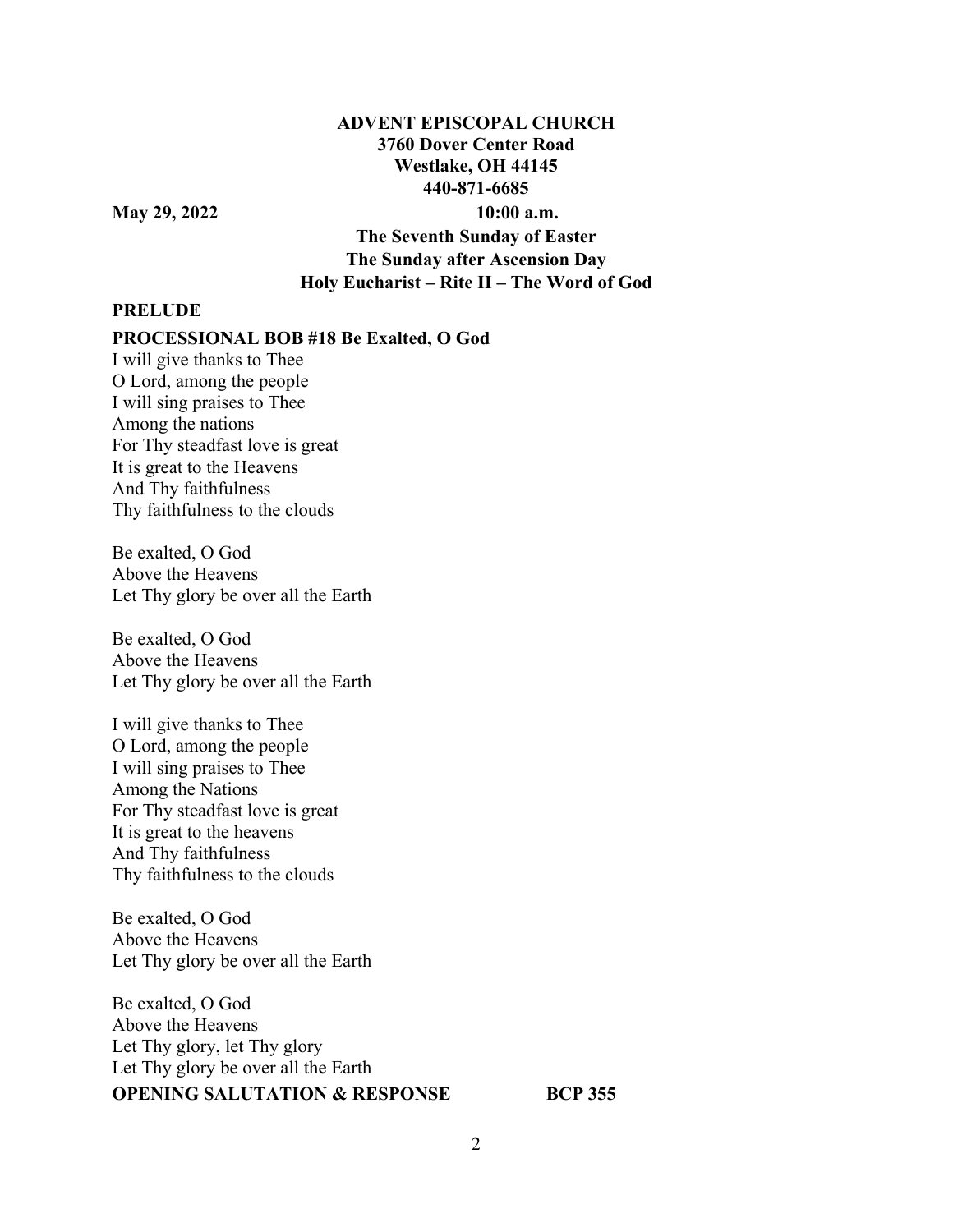*The people standing, the Celebrant says* 

*Celebrant* Alleluia. Christ is risen.

## *People The Lord is risen indeed. Alleluia.*

The Celebrant says:

Almighty God, to you all hearts are open, all desires known, and from you no secrets are hid: Cleanse the thoughts of our hearts by the inspiration of your Holy Spirit, that we may perfectly love you, and worthily magnify your holy Name; through Christ our Lord. *Amen*.

# *All standing, sing*

## **THE GLORIA BCP 356**

Glory to God in the highest, and peace to his people on earth. Lord God, heavenly King, almighty God and Father, we worship you, we give you thanks, we praise you for your glory. Lord Jesus Christ, only Son of the Father, Lord God, Lamb of God, you take away the sin of the world: have mercy on us; you are seated at the right hand of the Father: receive our prayer. For you alone are the Holy One, you alone are the Lord, you alone are the Most High, Jesus Christ, with the Holy Spirit, in the glory of God the Father. Amen

*The Celebrant says to the people* 

 The Lord be with you. *People And also with you*. *Celebrant* Let us pray.

## THE COLLECT OF THE DAY **BCP 226**

O God, the King of glory, you have exalted your only Son Jesus Christ with great triumph to your kingdom in heaven: Do not leave us comfortless, but send us your Holy Spirit to strengthen us, and exalt us to that place where our Savior Christ has gone before; who lives and reigns with you and the Holy Spirit, one God, in glory everlasting. *Amen.*

*The people sit* 

| <b>READING</b> | Acts 16:16-34                                   | Pew Bible 1139 |
|----------------|-------------------------------------------------|----------------|
| Reader         | The Word of the Lord.                           |                |
| People         | <b>Thanks be to God.</b>                        |                |
| <b>PSALM</b>   | Psalm 47                                        | <b>BCP 650</b> |
|                | <sup>1</sup> Clap your hands, all you peoples;* |                |

shout to God with a cry of joy.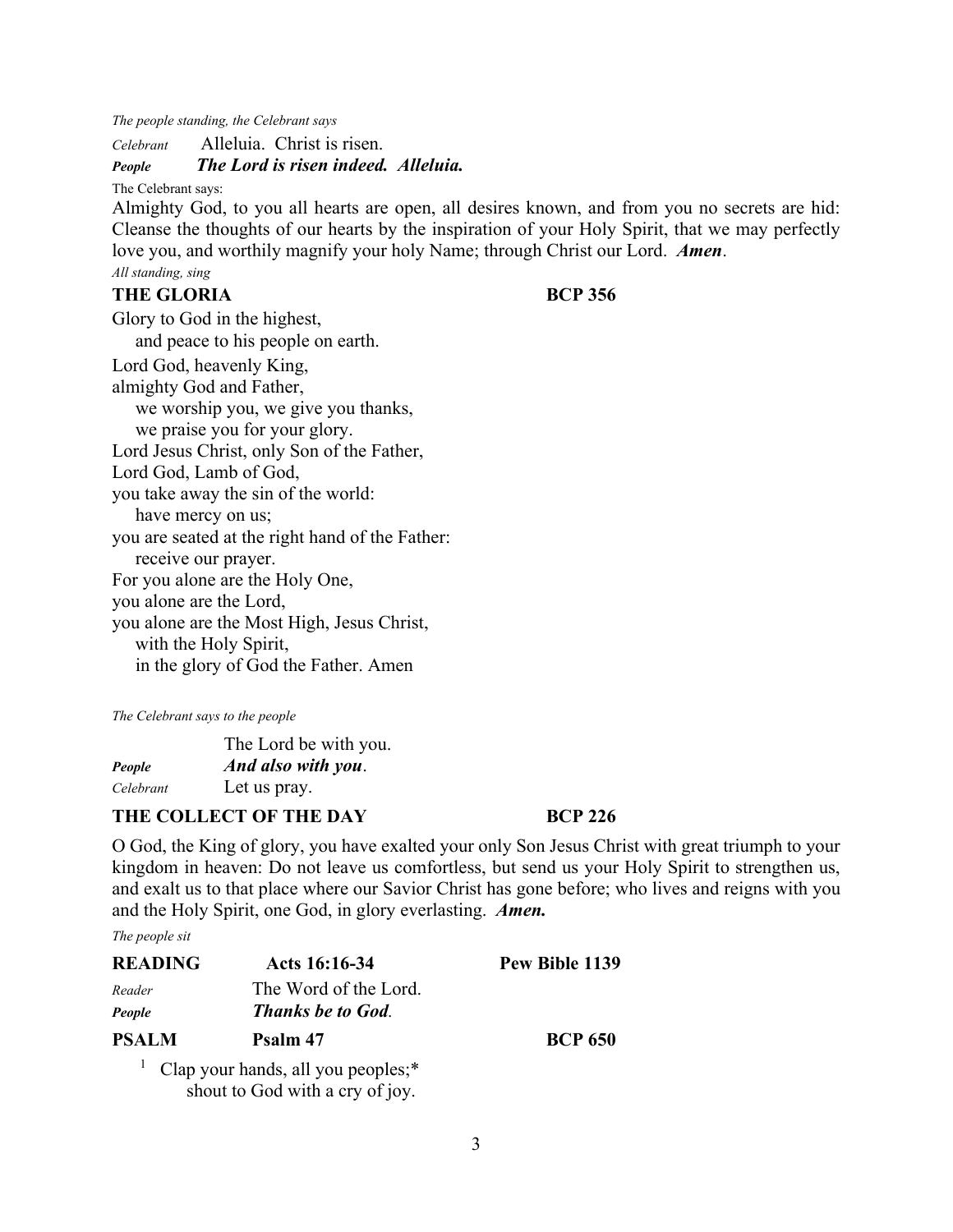- 2 For the Lord Most High is to be feared;\* he is the great King over all the earth.
- $3$  He subdues the peoples under us, $*$ and the nations under our feet.
- <sup>4</sup> He chooses our inheritance for us,\* the pride of Jacob whom he loves.
- <sup>5</sup> God has gone up with a shout,\* the Lord with the sound of the ram's-horn.
- <sup>6</sup> Sing praises to God, sing praises;\* sing praises to our King, sing praises.
- <sup>7</sup> For God is King of all the earth;\* sing praises with all your skill.
- <sup>8</sup> God reigns over the nations;\* God sits upon his holy throne.
- <sup>9</sup> The nobles of the peoples have gathered together\* with the people of the God of Abraham.
- <sup>10</sup> The rulers of the earth belong to God, $*$ and he is highly exalted.

## **Psalm Response (sing)**

*Glory be to the Father, and to the Son, and to the Holy Ghost, as it was in the beginning, is now, and ever shall be, world without end. Amen. Amen.* 

| <b>READING</b> | <b>Revelation 22:12-14, 16-17, 20</b> | Pew Bible 1304 |
|----------------|---------------------------------------|----------------|
| Reader         | The Word of the Lord.                 |                |
| <b>People</b>  | <b>Thanks be to God.</b>              |                |

## **GOSPEL PROCESSION**

## **Hymn #516 Come Down O Love Divine (Verse 1 + 2)**

Come down, O Love divine, seek thou this soul of mine,

and visit it with thine own ardor glowing;

O Comforter, draw near, within my heart appear,

and kindle it, thy holy flame bestowing.

O let it freely burn, till earthly passions turn

to dust and ashes in its het consuming;

and let thy glorious light shine ever on my sight,

and clothe me round, the while my path illuming.

*Celebrant* The Holy Gospel of our Lord Jesus Christ according to John.

*People Glory to you, Lord Christ***.**

**THE HOLY GOSPEL John 17:20-26 Pew Bible 1132** 

*Celebrant The Gospel of the Lord. People Praise to you, Lord Christ.*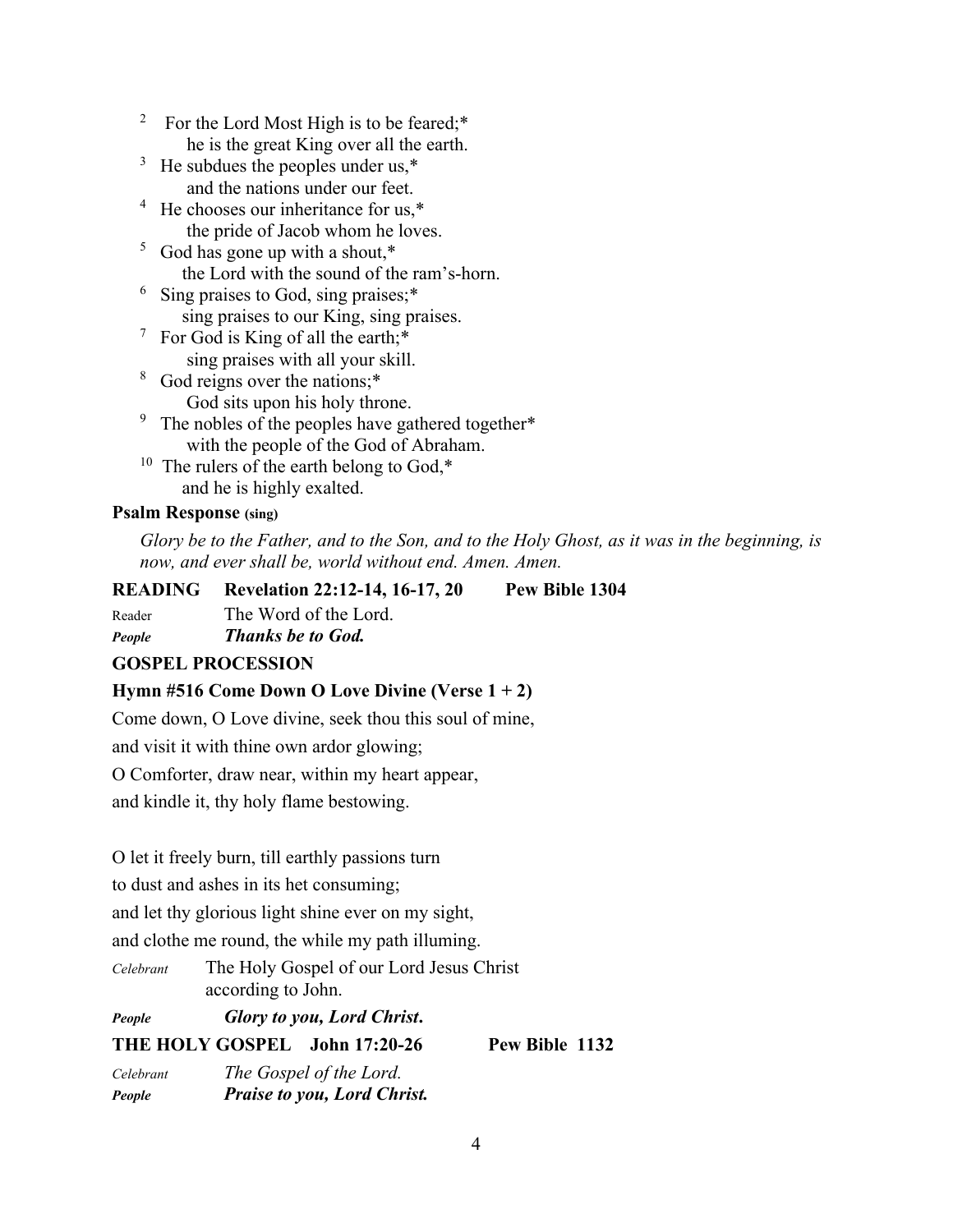### **Hymn #516 Come Down O Love Divine (Verse 3)**

And so the yearning strong, with which the soul will long,

shall far out pass the power of human telling;

for none can guess its grace, till Love create a place

where in the Holy Spirit makes a dwelling.

# **SERMON Pastor Paul Laursen**

## **NICENE CREED (all standing**) **BCP 358**

We believe in one God, the Father, the Almighty, maker of heaven and earth, of all that is, seen and unseen. We believe in one Lord, Jesus Christ, the only Son of God, eternally begotten of the Father, God from God, Light from Light, true God from true God, begotten, not made, of one Being with the Father. Through him all things were made. For us and for our salvation he came down from heaven: by the power of the Holy Spirit he became incarnate from the Virgin Mary, and was made man. For our sake he was crucified under Pontius Pilate; he suffered death and was buried. On the third day he rose again in accordance with the Scriptures; he ascended into heaven and is seated at the right hand of the Father. He will come again in glory to judge the living and the dead, and his kingdom will have no end. We believe in the Holy Spirit, the Lord, the giver of life, who proceeds from the Father and the Son. With the Father and the Son he is worshiped and glorified. He has spoken through the Prophets. We believe in one holy catholic and apostolic Church. We acknowledge one baptism for the forgiveness of sins. We look for the resurrection of the dead, and the life of the world to come. Amen. **PRAYERS OF THE PEOPLE BCP 385, Form 2** 

*In the course of the silence after each bidding, the People offer their own prayers, either silently or aloud.* Leader

I ask your prayers for God's people throughout the world; for Archbishop Welby; our Presiding Bishop Curry; our own Bishop, Hollingsworth; for this gathering; and for all ministers and people.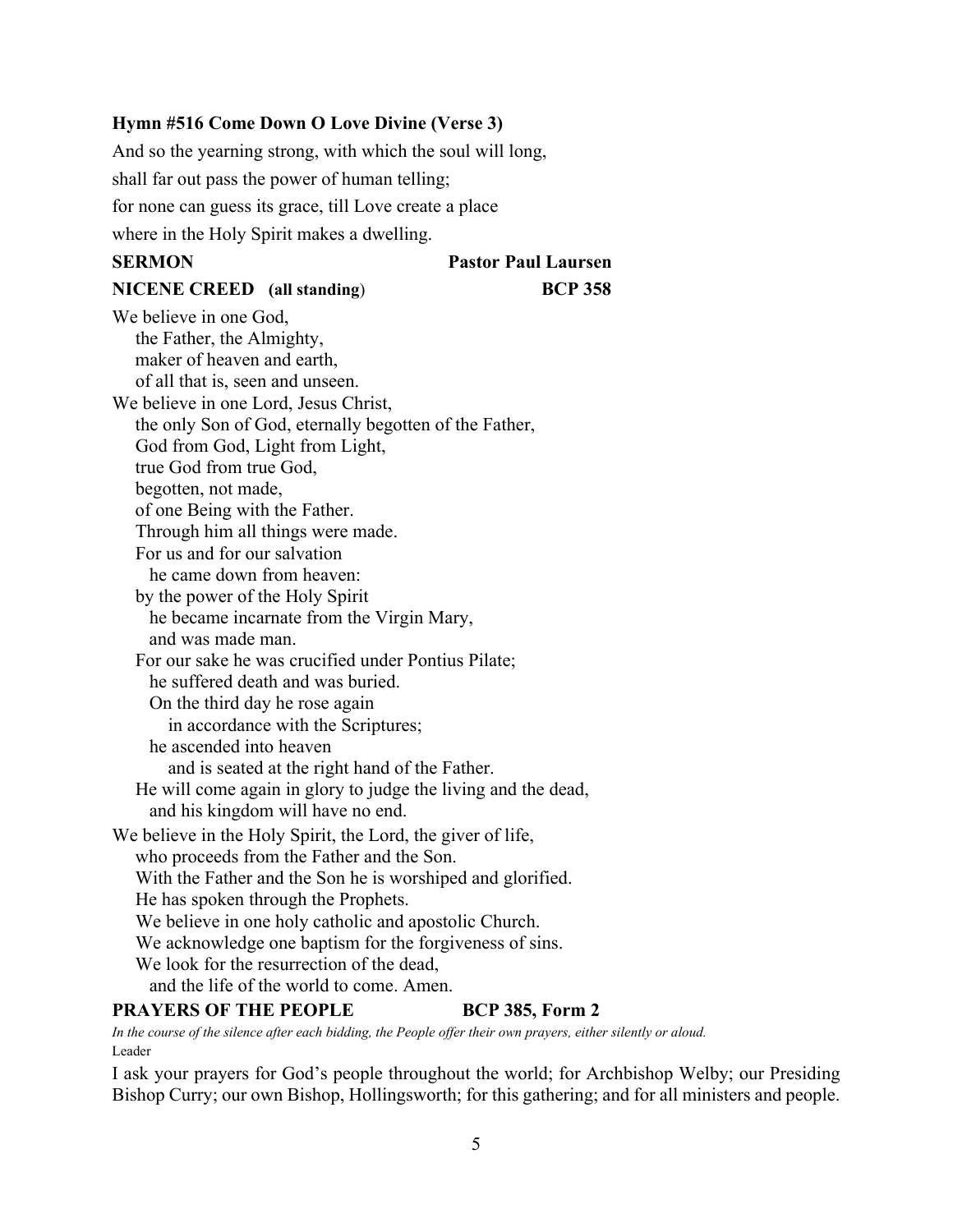Pray for the Church.

*Silence* 

I ask your prayers for peace; for goodwill among nations; and for the well-being of all people. Pray for justice and peace.

*Silence* 

I ask your prayers for the poor, the sick, the hungry, the oppressed, and those in prison. Pray for those in any need or trouble.

*Silence*

I ask your prayers for all who seek God, or a deeper knowledge of him.

Pray that they may find and be found by him.

*Silence*

I ask your prayers for the departed.

Pray for those who have died.

*Silence*

Praise God for those in every generation in whom Christ has been honored. Pray that we may have grace to glorify Christ in our own day.

*Silence* 

*Our Father in heaven,* 

*We pray with open hearts and minds to know your will for us. Reveal to us the initiatives we should take:* 

*For nourishing ourselves with your Word; for supporting each other in Christian fellowship; for taking the Gospel to outside communities; and for loving and serving others in the power of your Spirit.* 

*We are grateful for the pastoral encouragement you have provided us in this season. We are grateful for our lay leadership in their shouldering of extra burdens. Lord, we ask that you lay bare the hearts of this congregation, and open each one of us to every new day. Open us to what you have for our future as a new church family in Christ. Amen.* 

O Lord, God of our fathers, your Advent people have stood steadfast in the truth of Your Word. We have strived to be the beacon of light in our corner of this world, guiding others to you. Our numbers now dwindle as we search for the means to stay on this path together. We stand before you crying out to you. We know this battle belongs to You Lord. We cannot do this ourselves. As we walk on the path you have set before us, we sing your praises and give you thanks Lord! We know that you will show us the way. Amen.

# **CONFESSION & ABSOLUTION BCP 360**

*Celebrant* Let us confess our sins against God and our neighbor.

*Celebrant and People*

Most merciful God,

we confess that we have sinned against you

in thought, word, and deed,

by what we have done,

and by what we have left undone.

We have not loved you with our whole heart;

we have not loved our neighbors as ourselves.

We are truly sorry and we humbly repent.

For the sake of your Son Jesus Christ,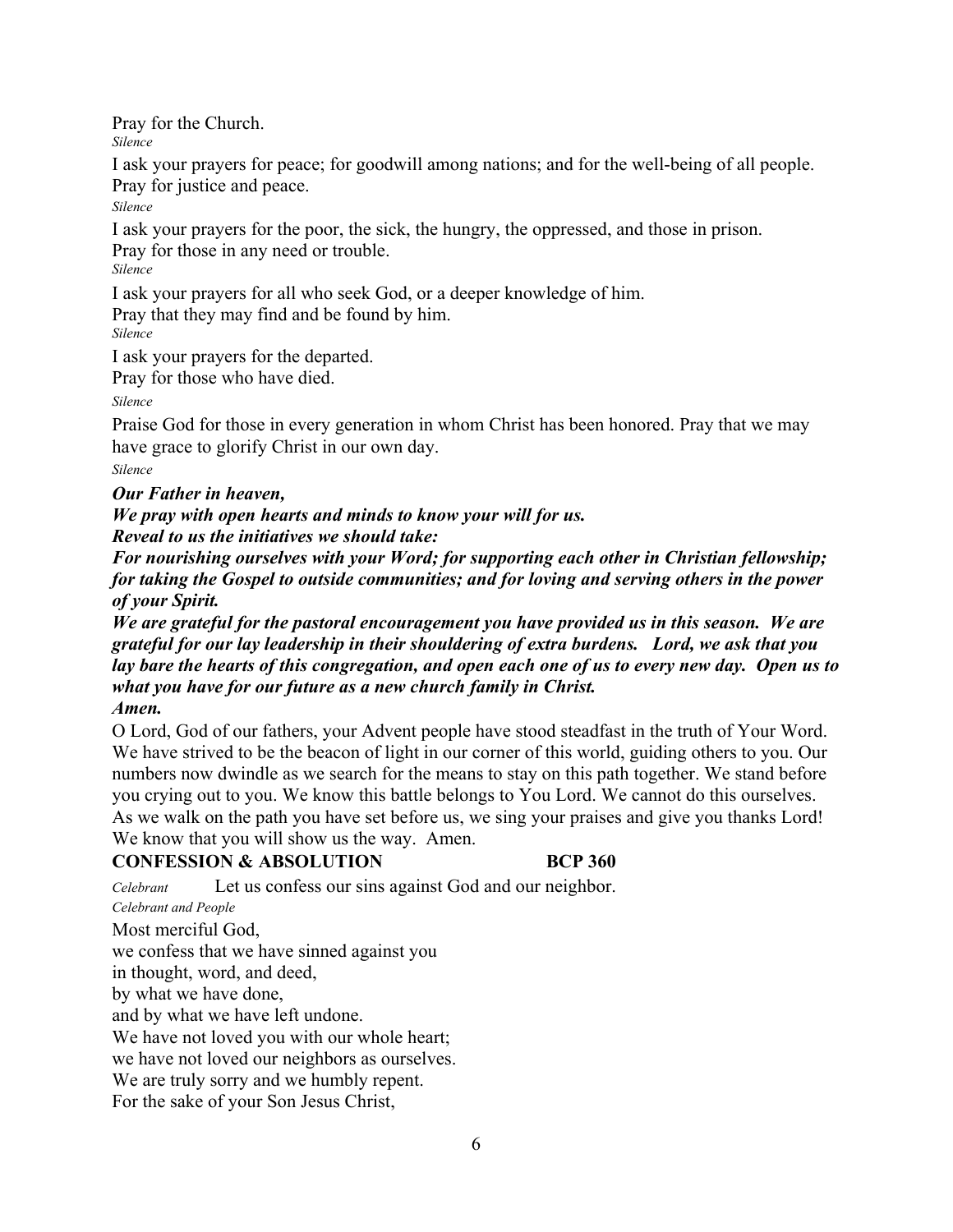have mercy on us and forgive us; that we may delight in your will, and walk in your ways, to the glory of your Name. Amen*.*

#### *Celebrant*

Almighty God have mercy on you, forgive you all your sins through our Lord Jesus Christ, strengthen you in all goodness, and

by the power of the Holy Spirit keep you in eternal life. *Amen.*

### **THE PEACE**

*All stand. The Celebrant says to the people* The peace of the Lord be always with you.

*People* **And also with you.**

*Then the Celebrant and People may greet one another in the name of the Lord.*

### **ANNOUNCEMENTS**

### **THE HOLY COMMUNION**

### **OFFERTORY**

*Celebrant*Walk in love, as Christ loved us and gave himself for us, an offering and sacrifice to God.

### **PRESENTATION OF ALMS & OBLATIONS**

### **PREPARATION OF ELEMENTS**

### **DOXOLOGY**

The people stand while the offerings are presented and placed on the Altar.

 *Praise God from whom all blessings flow Praise him all creatures here below Praise him above ye heavenly host Praise Father, Son and Holy Ghost. Amen.* 

## **THE GREAT THANKSGIVING**

Eucharistic Prayer A **BCP 361** 

*The people remain standing. The Celebrant says* 

|           | The Lord be with you.                      |
|-----------|--------------------------------------------|
| People    | And also with you.                         |
| Celebrant | Lift up your hearts.                       |
| People    | We lift them to the Lord.                  |
| Celebrant | Let us give thanks to the Lord our God.    |
| People    | It is right to give him thanks and praise. |

It is right, and a good and joyful thing, always and everywhere to give thanks to you, Father Almighty, Creator of heaven and earth.

Through thy dearly beloved Son Jesus Christ our Lord; who after his glorious resurrection manifestly appeared to his disciples; and in their sight ascended into heaven, to prepare a place for us; that where he is, there we might also be, and reign with him in glory.

Therefore we praise you, joining our voices with Angels and Archangels and with all the company of heaven, who for ever sing this hymn to proclaim the glory of your Name:

*Celebrant and People*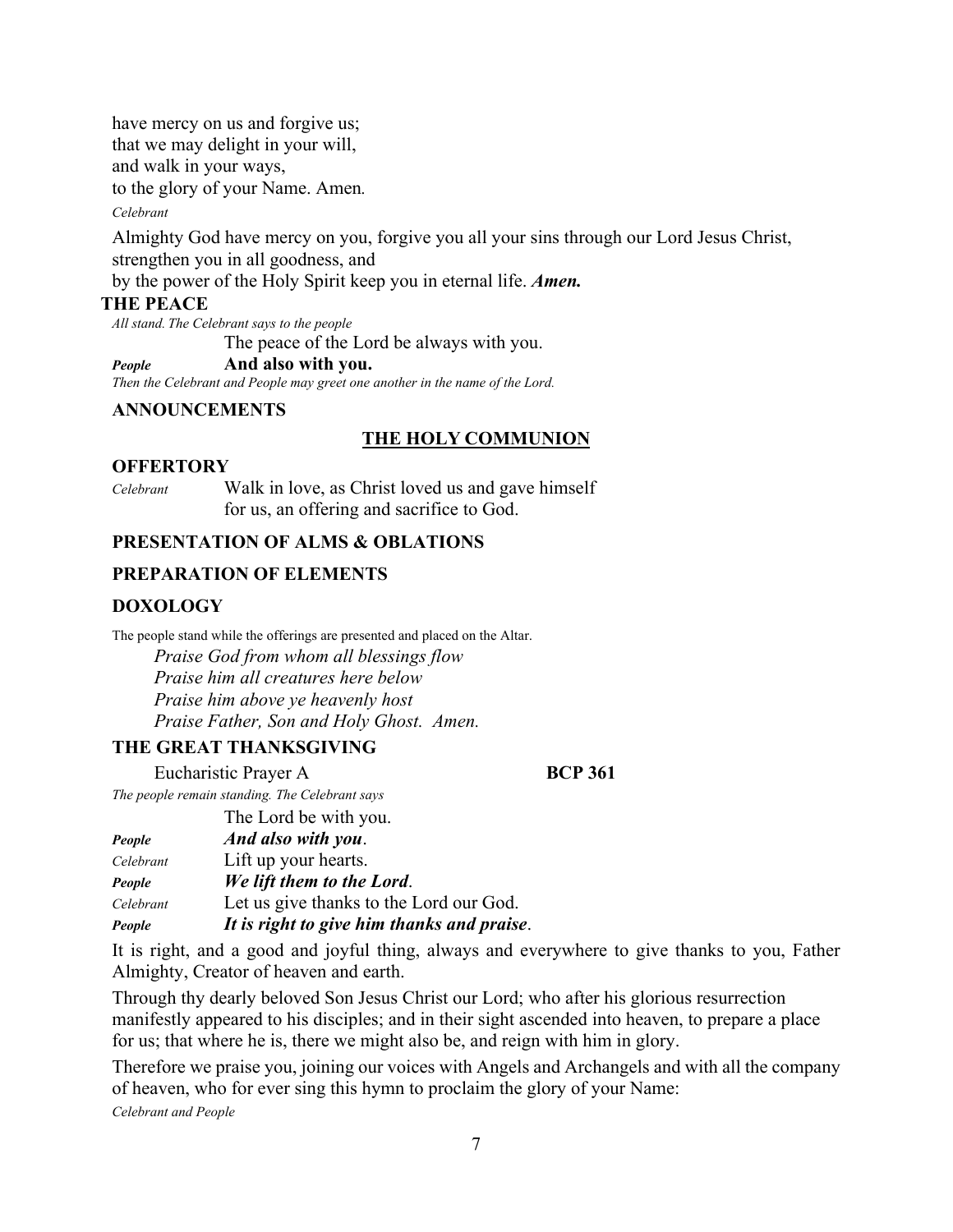| The Sanctus (sing) | Holy, Holy, Holy Lord,                           |
|--------------------|--------------------------------------------------|
|                    | God of power and might,                          |
|                    | Heaven and earth are full of your glory. $(2Xs)$ |
|                    | Hosanna, Hosanna in the highest. $(2Xs)$         |

*The people stand or kneel. Then the Celebrant continues* 

Holy and gracious Father: In your infinite love you made us for yourself; and, when we had fallen into sin and become subject to evil and death, you, in your mercy, sent Jesus Christ, your only and eternal Son, to share our human nature, to live and die as one of us, to reconcile us to you, the God and Father of all.

He stretched out his arms upon the cross, and offered himself, in obedience to your will, a perfect sacrifice for the whole world.

On the night he was handed over to suffering and death, our Lord Jesus Christ took bread; and when he had given thanks to you, he broke it, and gave it to his disciples, and said, "Take, eat: This is my Body, which is given for you. Do this for the remembrance of me."

After supper he took the cup of wine; and when he had given

thanks, he gave it to them, and said, "Drink this, all of you: This is my Blood of the new Covenant, which is shed for you and for many for the forgiveness of sins. Whenever you drink it, do this for the remembrance of me."

Therefore we proclaim the mystery of faith.

## **The Memorial Acclamation (Sing)**

## *Christ has died. Christ is risen. Christ will come again (2Xs)*

### *The Celebrant continues*

We celebrate the memorial of our redemption, O Father, in this sacrifice of praise and thanksgiving. Recalling his death, resurrection, and ascension, we offer you these gifts. Sanctify them by your Holy Spirit to be for your people the Body and Blood of your Son, the holy food and drink of new and unending life in him. Sanctify us also that we may faithfully receive this holy Sacrament, and serve you in unity, constancy, and peace; and at the last day bring us with all your saints into the joy of your eternal kingdom.

All this we ask through your Son Jesus Christ. By him, and with him, and in him, in the unity of the Holy Spirit all honor and glory is yours, Almighty Father, now and for ever.

## **The Great Amen (sing)** *Amen. Amen. Amen. (2Xs)*

*Celebrant And now, as our Savior Christ has taught us, we are bold to say,* 

*People and Celebrant*  Our Father, who art in heaven, hallowed be thy Name, thy kingdom come, thy will be done, on earth as it is in heaven. Give us this day our daily bread. And forgive us our trespasses, as we forgive those who trespass against us.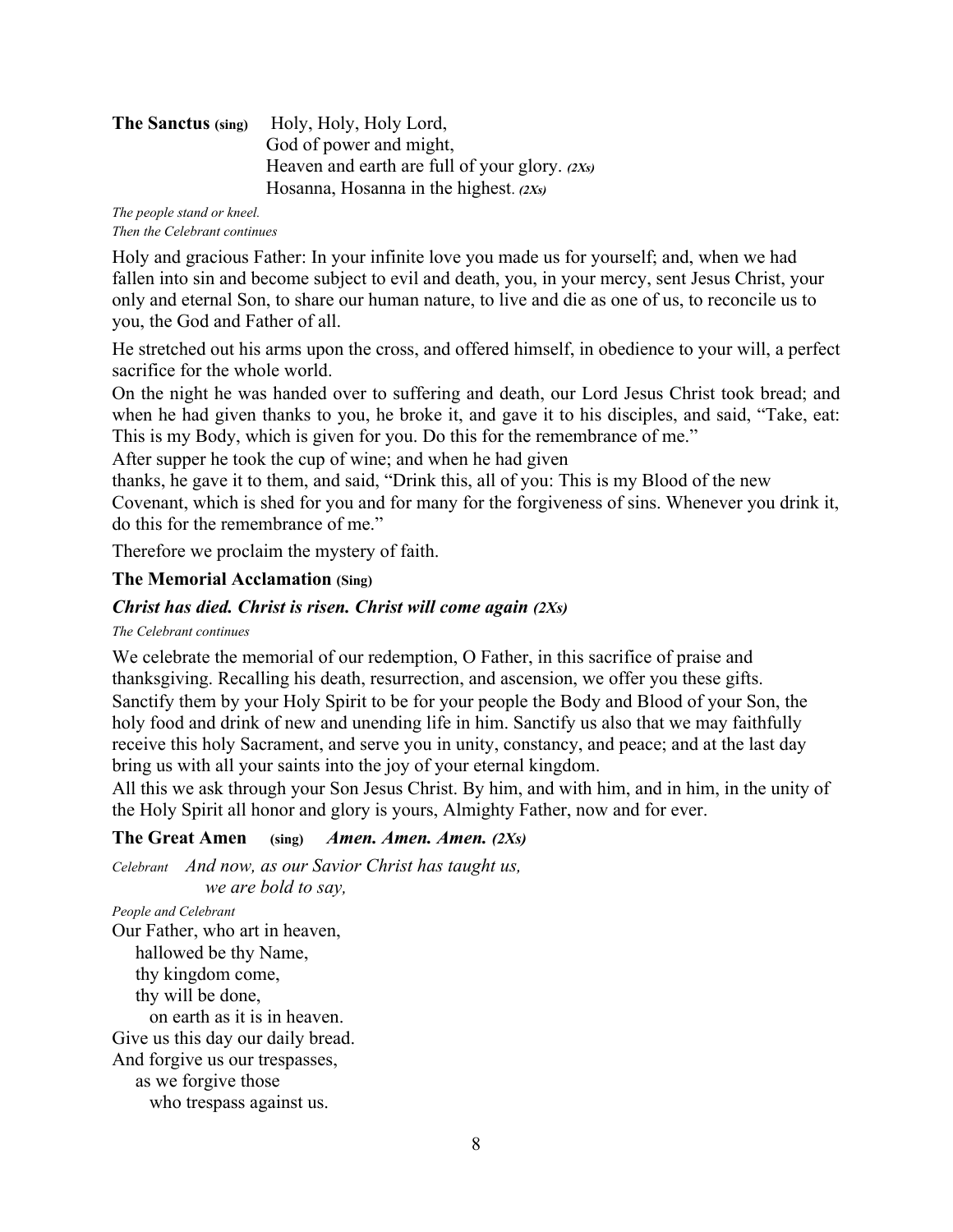And lead us not into temptation,

but deliver us from evil.

For thine is the kingdom,

and the power, and the glory, for ever and ever. Amen.

### **THE BREAKING OF THE BREAD BCP 364**

*The Celebrant breaks the consecrated Bread*

*Celebrant* Alleluia. Christ our Passover is sacrificed for us; *People Therefore let us keep the feast. Alleluia*. *Celebrant* The Gifts of God for the People of God.

Take them in remembrance that Christ died for you, and feed on him in your hearts by faith, with thanksgiving.

- *\* All baptized Christians are welcome to receive communion. For those not yet baptized (or for baptized visitors who do not wish to receive the Sacrament), you may come to the altar rail and cross your arms; the priest will be happy to pray a prayer of blessings.\* Administration of Communion:* 
	- *Please follow usher's directions to altar rail.*
	- *The consecrated bread is offered with the words, "The Body of Christ, the bread of heaven." (Amen). - The chalice and intinction cup are offered with the words, "The Blood of Christ, the cup of salvation," (Amen).*

## **COMMUNION HYMNS**

## **On Eagles Wings**

You who dwell in the shelter of the Lord Who abide in His shadow for life Say to the Lord, "My refuge, my rock in whom I trust!"

\*And He will raise you up on eagles' wings Bear you on the breath of dawn Make you to shine like the sun And hold you in the palm of His hand

The snare of the fowler will never capture you And famine will bring you no fear Under His wings your refuge, His faithfulness your shield\*

You need not fear the terror of the night Nor the arrow that flies by day Though thousands fall about you, near you it shall not come\*

For to His angels He's given a command To guard you in all of your ways Upon their hands they will bear you up Lest you dash your foot against a stone\*

And He will raise you up on eagles' wings Bear you on the breath of dawn